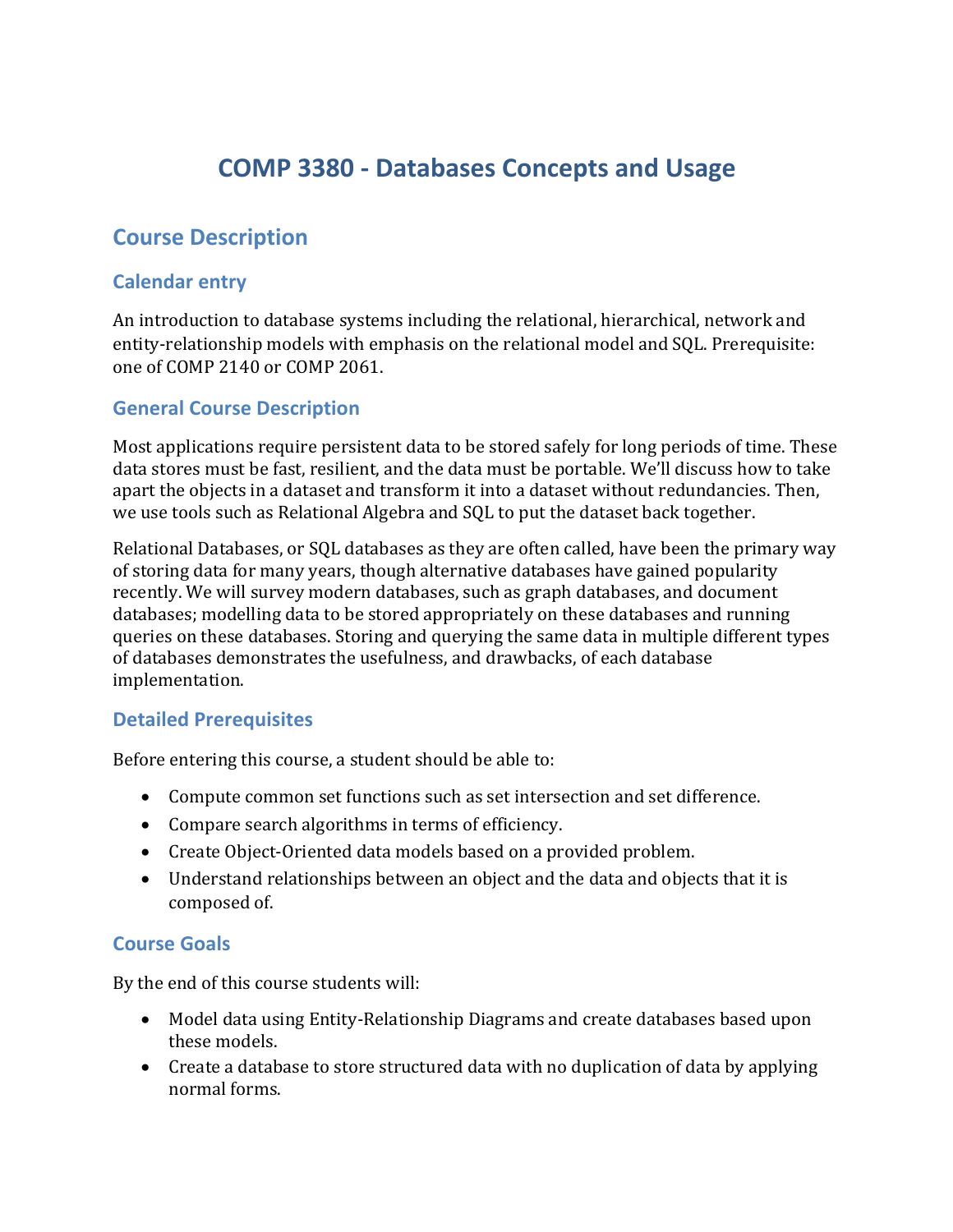- Write and perform queries on data using SQL and be able to model the queries by using Relational Algebra.
- Connect to a database using software to execute queries and modify the program's behaviour based upon the results of the query.
- Execute queries to add and extract data on graph and document databases.
- Contrast SQL databases with alternatives such as graph databases and document databases.

## **Learning Outcomes**

### **Data modelling**

Students should be able to:

- 1. Determine and define functional dependencies (FDs) within a dataset and understand how that will affect the resulting data models.
- 2. Model a data domain using Entity-Relationship modelling (ER Diagrams).
- 3. Model a domain that has inheritance relationships using Enhanced entityrelationship modelling.
- 4. Use functional dependencies and Armstrong's Axioms to prove or disprove statements about a dataset.
- 5. Create a model of data from a non-normalized dataset, recognizing functional dependencies in the data from the data and context itself.

## **Creating relational databases from models**

Students should be able to:

- 1. Create Relational Database model from an ER or EER diagram.
- 2. Apply normalization techniques (such as 1NF, 2NF, 3NF, BCNF) to a Relational Model to reduce or eliminate redundancy in data.
- 3. Create a Relational Database using Data Definition Language (DDL) to create tables, alter and remove existing tables.
- 4. Add constraints to a database to maintain consistency in the model, this includes table and column constraints such as uniqueness and relationship constraints between tables.
- 5. Add deletion techniques to Relational Database tables to allow deletion of records that maintains the consistency of the database; Cascading deletion, setting to default values, or refusing to delete.